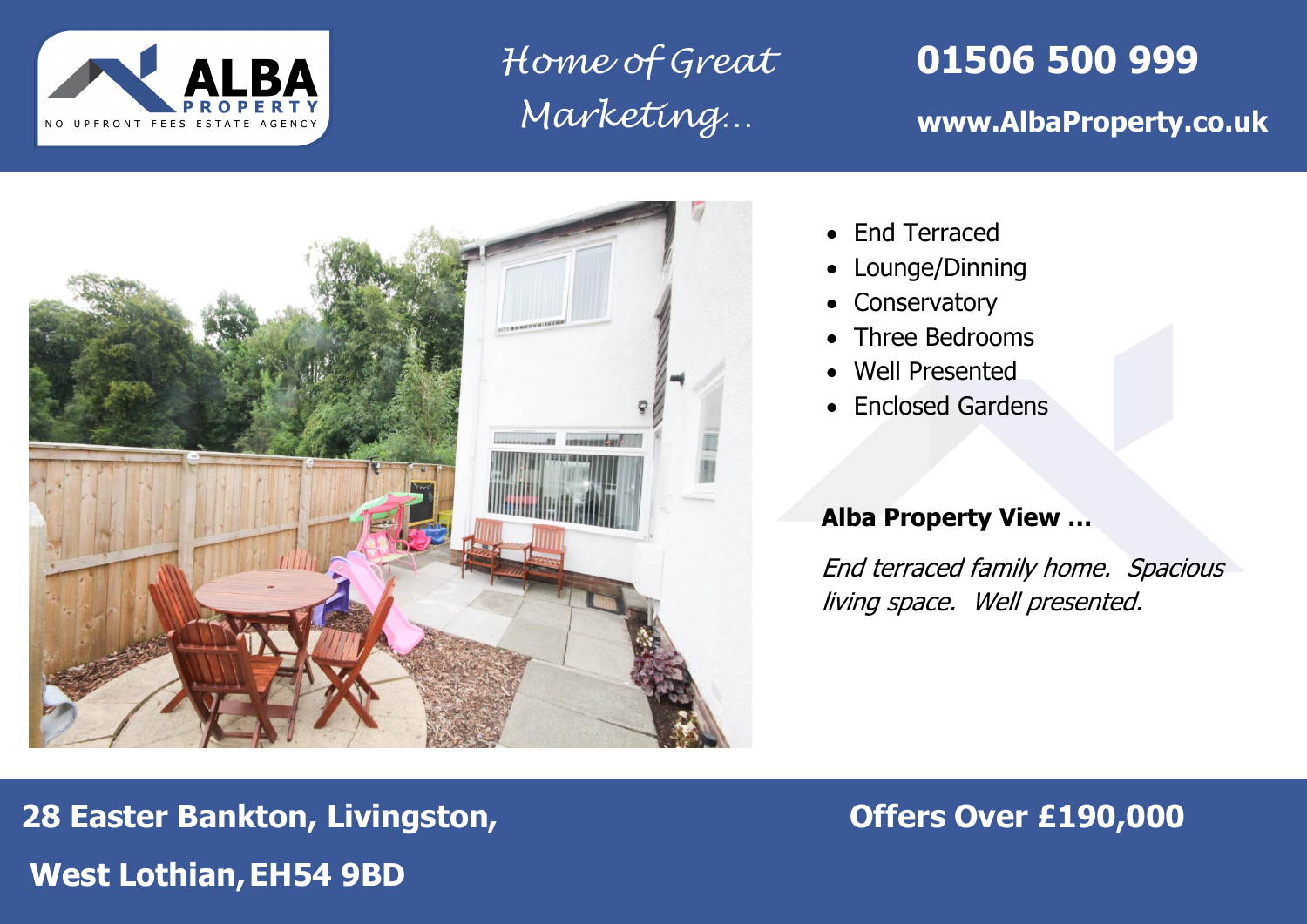





Alba Property are please to offer to the open market this spacious end terraced family home situated in the popular Murieston area or Livingston. The property is well presented and comprises: Lounge/Dinning Room, Kitchen, Conservatory, Three Bedrooms and Family Bathroom. Externally the property benefits from enclosed gardens and a single garage with driveway. Early viewing recommended to avoid disappointment.

#### **Accommodation**

#### **Entrance Hall**

The entrance hall is open to the lounge. Laminate flooring. Down light. Built in storage cupboard. Door leading into garage.

#### **Lounge/Diner** 20' 3'' x 14' 7'' (6.17m x 4.44m at widest)

The spacious bright lounge/diner has a window to the front of the property and sliding patio doors leading to the conservatory. Laminate flooring. Two ceiling lights. Radiator. Coving. Open to the entrance hall.

#### **Conservatory** 12' 10'' x 9' 10'' (3.91m x 2.99m)

Spacious conservatory with sliding door to rear garden. Windows all around. Laminate flooring,

#### **Kitchen** 10' 1'' x 9' 0'' (3.07m x 2.74m)

The kitchen is fitted with a selection of wall and base units with contrasting work surface over. Inset sink with drainer. Built under oven with 4 ring gas hob and cooker hood over. Partial tiling to the walls. Down lights. Tiled flooring. Door and window to the rear garden.

#### **Upper Landing**

The upper landing gives access to the three bedrooms and family bathroom. Carpet. Down lights. There are two built in cupboards providing storage space. Hatch giving access to the loft space.



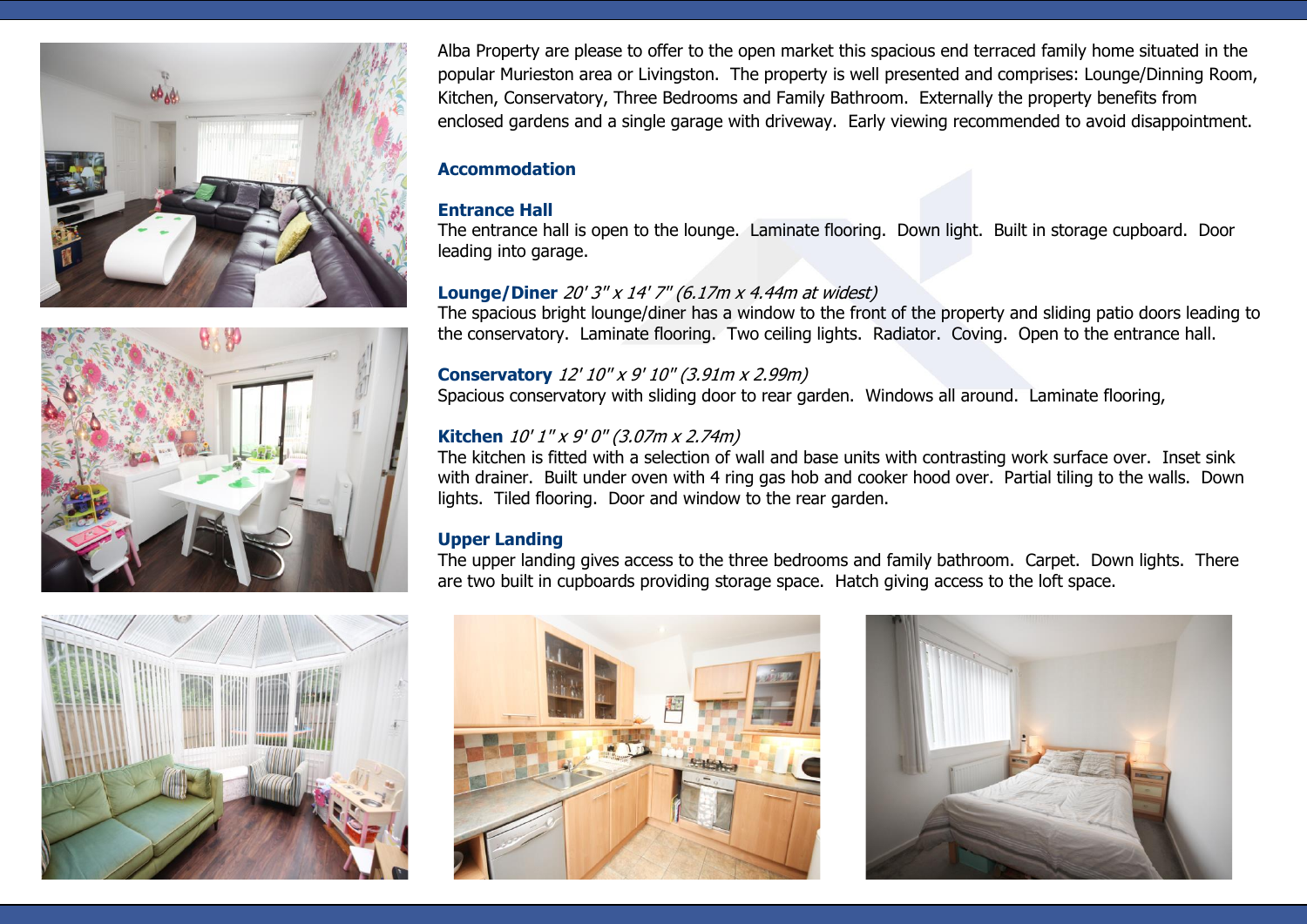



#### **Bedroom 1** 12' 0'' x 8' 10'' (3.65m x 2.69m)

This spacious bright double bedroom has a window to the front of the property. Carpet. Ceiling light. Radiator.

#### **Bedroom 2** 12' 0" x 10' 9" (3.65m x 3.27m into wardrobe)

This spacious double bedroom has a window to the rear of the property. This bedroom benefits from built in mirrored wardrobes providing hanging and storage space. Down lights. Radiator.

#### **Bedroom 3** 11' 5" x 8' 0" (3.48m at widest x 2.44m)

The third bedroom has a window to the front of the property. Carpet. Ceiling light. Comb ceiling.

#### **Family Bathroom** 6' 8" x 4' 9" (2.03m x 1.45m)

The family bathroom comprises: push button WC, pedestal wash hand basin and bath with electric shower over. Tiling to the walls and floor. White ladder style radiator. Down lights. Window to the rear of the property.

#### **Garage**

There is a single garage with up and over door as well as a door giving access into the house. Power and light.

#### **Externally**

The front of the property has a driveway leading to the garage and providing off road parking. The front garden is enclosed by a 6ft fence, decorative chipped area and pathway leading to the front door and around the side giving access to the rear enclosed garden. The rear garden has a paved patio area and raised garden laid to lawn.